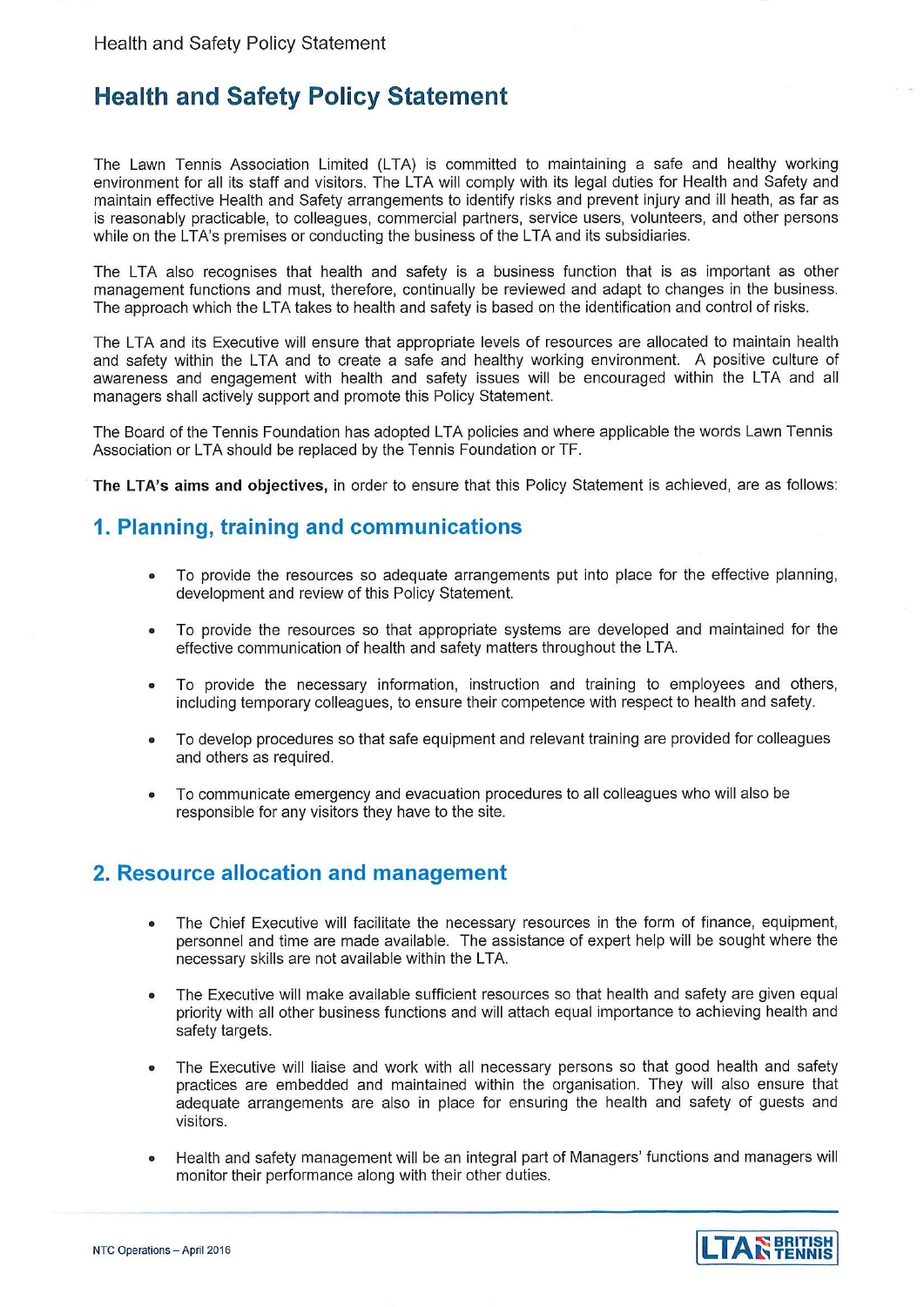The Executive will make available sufficient resources so that health and safety are fully integrated into the management and decision-making processes within the LTA.

# 3. Standards of practice

- The LTA shall create an environment that is as healthy, safe and free from risk as far as possible for colleagues.
- The LTA believes in constantly improving health and safety standards and performance. It will,  $\bullet$ to this end, endeavour to ensure that all relevant statutes, Regulations and Codes of Practice are complied with.
- The minimum standards that will be adopted by the LTA are those required by law, although the LTA will always seek to exceed these where practical.

## 4. Promoting shared responsibility

- The LTA recognises that safety is the responsibility of everyone within the organisation and is not just a function of management. Managers will have specific duties and responsibilities to comply with LTA Policy Statement.
- Colleagues should take reasonable care of themselves and others who could be affected by their activities and co-operate with management in achieving the standards reguired. Colleagues are encouraged to contribute to the overall safe environment through the Work and Well-being Group or via their line managers.

# 5. Reporting and monitoring

The LTA will establish a system to ensure that accidents and 'near-misses' are fully investigated and appropriate action taken to reduce the likelihood of their occurrence.

All colleagues, contractors and self-employed persons engaged by the LTA are to be educated and made aware (by the respective line managers / supervisors) of this Policy Statement as appropriate (or when any substantial or significant changes are made).

This Policy Statement shall be prominently displayed at all times to ensure that it is available so that users and visitors can be made aware of it.

This Policy Statement and the LTA's Health and Safety Policy are to be reviewed on an annual basis, taking into account any changes in legislation, good practice and LTA strategy.

Sianed

Chief Executive Officer (CEO)

Date

Signed

Date

Interim Finance Director

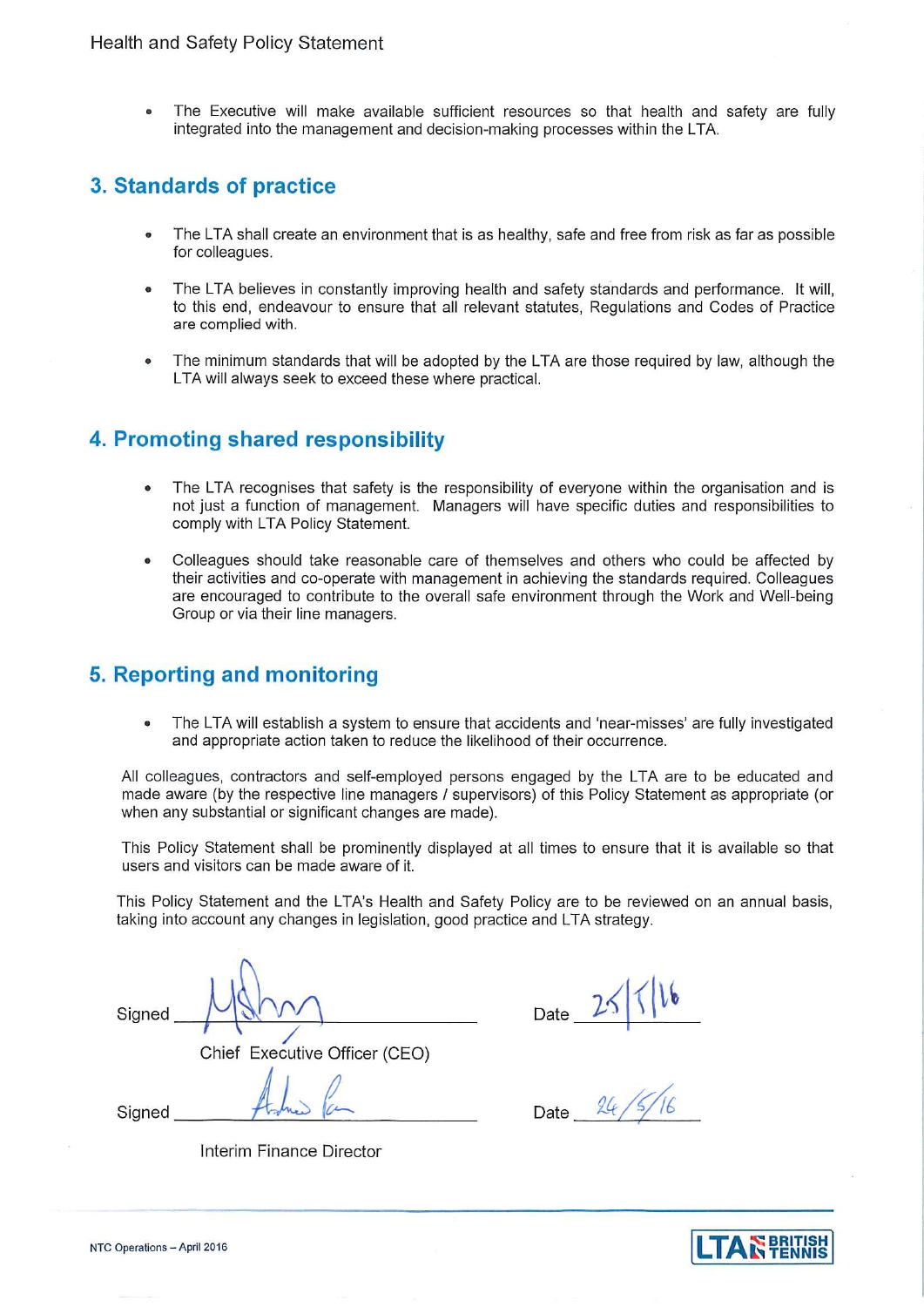

#### **Health and Safety/Maintenance Guidance**

Proper management of health and safety issues starts with identifying potential hazards. This guidance note is designed as a checklist to assist in the identification of hazards but it cannot possibly be exhaustive.

If you have particular concerns about hazards which are not covered by this data sheet or if you require further information the first contact should be any appropriate supplier. At the end of this note there is also a useful contact list, where more detailed information on specific topics may be obtained.

Please see the key areas below and consider the points listed:

#### **Clubhouse Facilities**

- Are toilet, changing and showering facilities adequate and private?
- Are cleaning and maintenance arrangements adequate for promoting hygienic facilities?
- Are broken tiles replaced and is other damage repaired promptly?
- Are harsh disinfectants and dangerous combinations of cleaning materials avoided?
- Are arrangements in place for removal of sanitary waste?
- Are they sufficiently secured, to prevent access by children as well as other intruders/trespassers?
- Are fragile roofs correctly signed and unauthorised access prevented?
- What arrangements exist for prompt repairs?

#### **Courts and external facilities**

- Are vehicles and pedestrian accesses separated?
- Are vehicles safe from damage by flying balls etc?
- Is the surface free from potholes or trip hazards?
- Is all fencing secure?
- Where barbwire exists, is it properly signed and secured to prevent accidental injury?
- Does fencing meet Local Authority requirements?
- Are flood light posts designed to prevent climbing?
- Do safe arrangements exist for replacing bulbs and disposing of old bulbs?
- Are Floodlights checked for electrical safety on a regular basis?
- Do arrangements exist for fencing off damaged or unstable ground surfaces?
- Has any form of assessment been carried out regarding the safety of different playing and pedestrian surfaces during different weather conditions?
- Are suitable means in place to advise members and guests of any potential hazards?

#### **Fire safety**

- Has a 'responsible person' been nominated?
- Has a fire risk assessment been carried out?
- Are fire alarms tested at weekly intervals?
- Is emergency lighting inspected and tested at regular intervals?
- Are all fire escape routes clear of obstructions, well signposted and easy to use?
- Are fire extinguishers and fire hoses checked by a 'competent' person on an annual basis?
- Are observations/checks recorded in a suitable register?

#### **Accidents**

Are there facilities for calling an ambulance?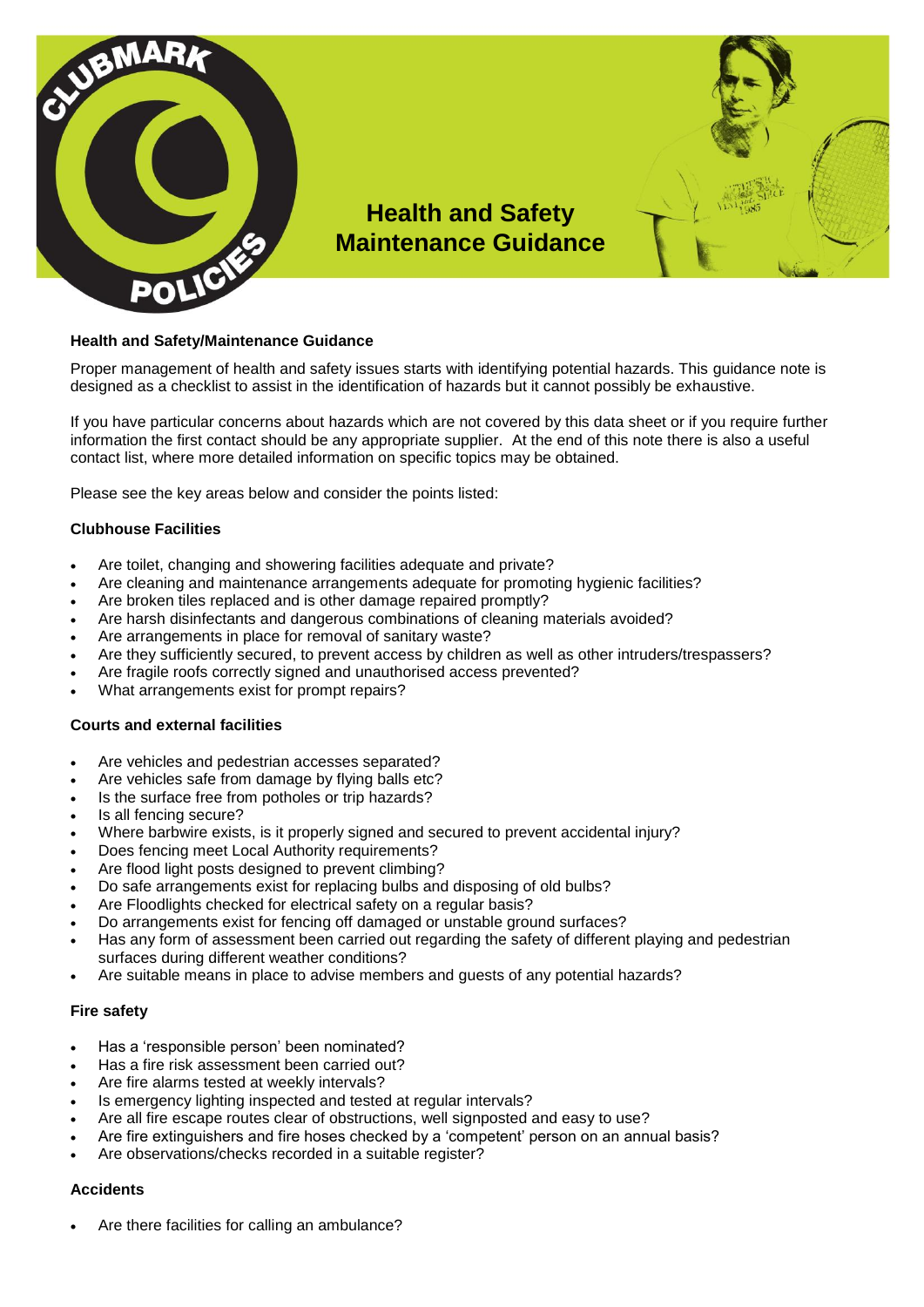- Is there an adequate first aid box and sufficient /suitably trained personnel?
- Is there a Data Protection Act compliance accident book and is it reviewed regularly?
- Do arrangements exist for reporting accidents to the appropriate authority?

The Reporting of Injuries, Diseases and Dangerous Occurrences Regulations 1995 requires an accident report to the enforcing authority, where a member of the public sustains an injury resulting from possible errors on behalf of the place to play, if this results in them attending hospital on the day of the incident. The report can be made via the Incident Contact Centre (ICC) or by other means.

#### **General Housekeeping**

- Do adequate cleaning arrangements exist and are areas marked off when floors are wet?
- Hazardous substances are hazardous cleaning materials securely stored and are cleaners properly trained in their use and the dangers of mixing certain cleaning materials?
- Hazardous substances may include: cleaning materials, paints, weed killers and fertilisers
- Are cleaning standards sufficient for the protection of health and safety?
- No slipping or tripping hazards
- Areas where food is prepared
- Are members advised about appropriate footwear for various playing surfaces? Are the dangers of hazardous substances properly understood?
- Are non-hazardous alternatives being used by the place to play wherever possible?
- Have assessments been carried out on any hazardous materials in use at the place to play and adequate control procedures put in place to prevent abuse, misuse and risk to health?
- Are written assessments available for such items?
- Are they kept secure to avoid unauthorised access?

#### **Additional areas to consider**

As mentioned before, this guidance note is aimed to assist in the identification of hazards but it cannot possibly be exhaustive. Other issues may come up from time to time that may not necessarily be regular occurrences, still require careful consideration. Further advice is available on issues such as external contractors, hot work, site safety and waste disposal – see the contact details and useful numbers at the end of this document.

#### **Practical application of risk assessments**

Risk assessments should be carried out before a new activity takes place or when an existing activity changes significantly. It is recommended that a group rather than an individual should review risks. It is advisable to select a member of the management committee/management team to lead on and be responsible for 'maintenance'. This simply means that the there is a process in place for identifying, reporting and addressing any maintenance issues.

It is sensible to carry out a standard risk assessment of the facility in the first instance, with the aim of reviewing this at least annually. The risk assessment combined with a structured procedure for highlighting and reporting new potential hazards should ensure the facility remains a safe environment for members and users. To ensure the process is effective, members/users should be made aware of 'how' to report an issue – phone call, email, note in a suggestion box, maintenance log book etc.

Once any hazards are identified, it is good practise to determine priorities for action. The hazards' level of risk can be judged using the skills and knowledge of place to play members, but further research can be made if it is an area that requires specialist knowledge. Maintenance should be an item on the agenda for management committee/management meetings, with issues being raised and the appropriate action taken.

Areas to consider for a standard risk assessment are:

- Is the area and surroundings are safe and free from obstacles?
- Is the area fit and appropriate for activity?
- Is the equipment fit and sound for activity and suitable for age group/ability?
- Is the performers register is up to date with medical information and contact details?
- Are performers appropriately attired for the activity?
- Can emergency vehicles access facilities?
- Is there a working telephone is available with access to emergency numbers?
- Are emergency access points checked and operational?
- Are evacuation procedures are published and posted somewhere for all to see?